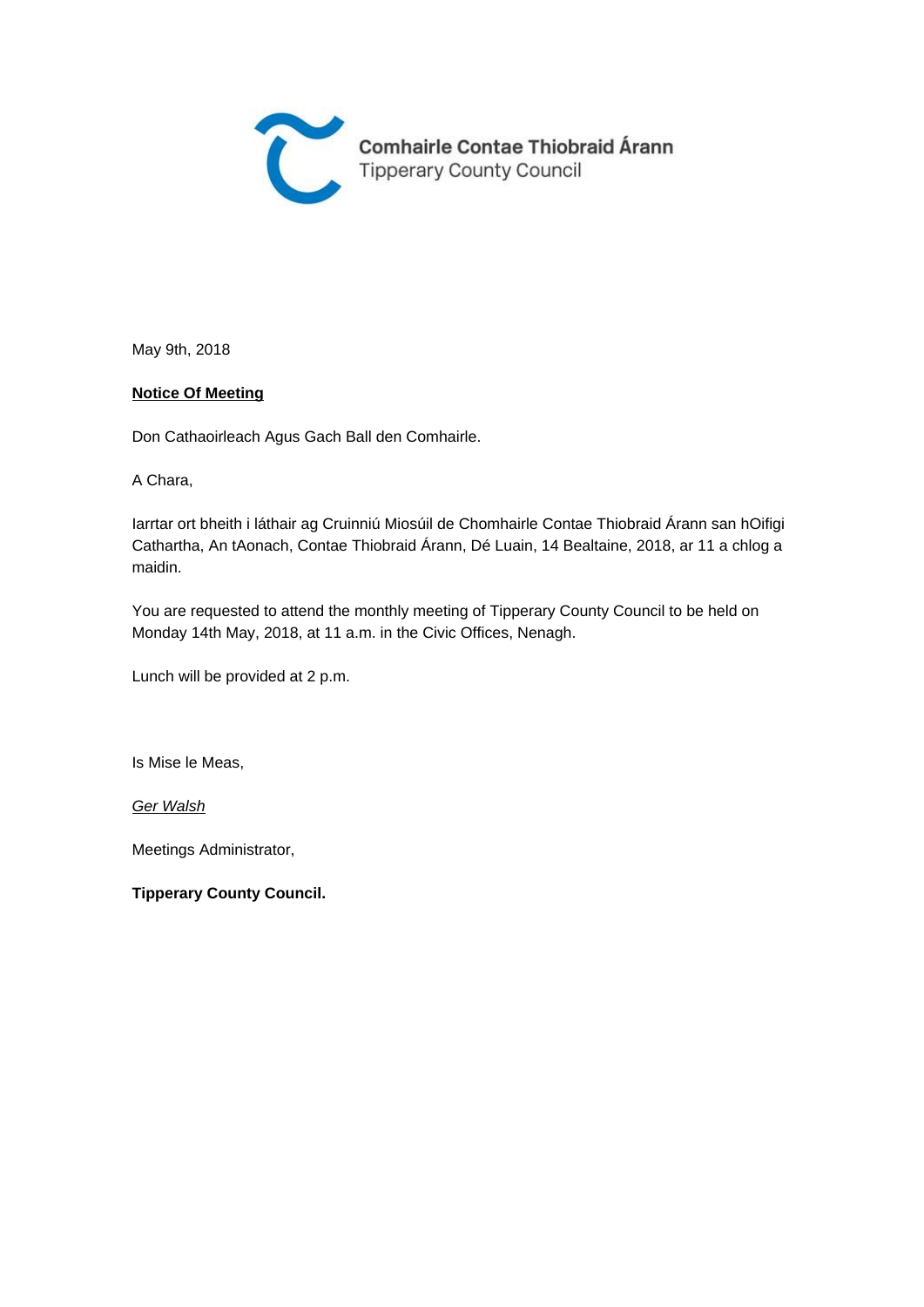# **Agenda**

#### **Consideration of Minutes**

#### **1.1 Minutes of Council Meeting held on the 9th April, 2018**

**1.2 Minutes of Special Meeting held on 16th April, 2018**

**Conferences / Seminars / Training**

**2.1 Approval to Attendance**

#### **2.2 Reports on Conferences**

**Business prescribed by Statute, Standing Orders or Resolution of the Council** 

- **3.1 Casual Vacancy Co-Option to fill vacancy in membership of Tipperary County Council (Report attached)**
- **3.2 Section 183 Notice Disposal of land at Thurles Townparks (Ikerrin Road), Thurles to Liam Fitzgibbon**
	- Rectification of title
- **3.3 Section 183 Notice Disposal by way of letting of office space in Thurles Civic Office Library Headquarters**
	- Letting of two offices.
- **3.4 Local Authority own development pursuant to Section 179 of the Planning and Development Act 2000, as amended and Part 8 of the Planning and Development Regulations 2001, as amended - Shesheraghmore, Borrisokane, Co. Tipperary. (Report Attached)**

Proposed construction of 16 no. new dwelling houses comprising 1 No. 4 bedroom, two storey house, 5 No. 3 bedroom, two storey houses, 6 No. 2 bedroom, two storey houses & 4 No. 2 bedroom, single storey houses, roads, footpaths, underground services, drainage systems, attenuation tank, car parking, boundary treatments, landscaping, open spaces and all associated site works at Shesheraghmore, Borrisokane, Co. Tipperary.

The development will also include the connection to existing services in the Pairc an Chlocair estate, alteration to the existing internal road junction within the Pairc an Chlochair estate and the re-location of the existing gate entrance on the eastern boundary to the rear of the adjoining commercial property, with existing access road realigned to suit new gate position.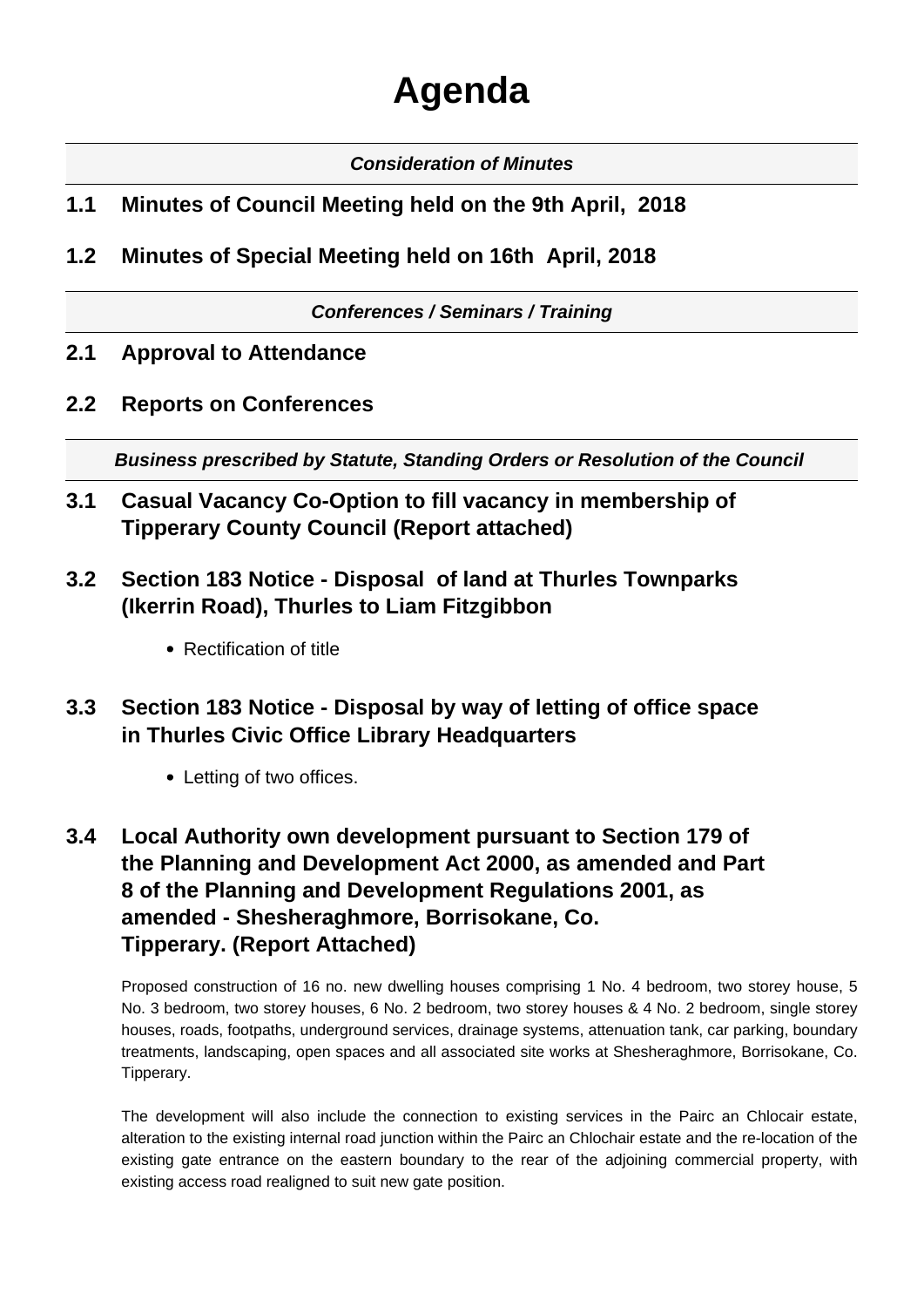# **3.5 Local Authority own development pursuant to Section 179 of the Planning and Development Act 2000, as amended and Part 8 of the Planning and Development Regulations 2001, as amended - Mill Road, Thurles, Co Tipperary (Report Attached)**

Proposed construction of 28 no. new dwelling houses comprising 1 No. 4 bedroom, two storey house, 10 No. 3 bedroom, two storey houses, 13 No. 2 bedroom, two storey houses & 4 No. 2 bedroom, single storey houses, roads, footpaths, underground services, drainage systems, attenuation tank, petrol interceptor, car parking, boundary treatments, landscaping, open spaces, connection to existing sewers and watermain, storm water outfall and all associated site works at Mill Road, Thurles, Co Tipperary. The development will also include the connection to the existing access road in the adjoining housing estate, The Glebe, Mill Road, Thurles.

# **3.6 Local Authority own development pursuant to Section 179 of the Planning and Development Act 2000, as amended and Part 8 of the Planning and Development Regulations 2001, as amended - Old Tar Depot, Abbey Street, Cahir, Co Tipperary. (Report Attached)**

Proposed demolition of existing sheds and walls and construction of 10 No. new dwelling houses comprising 8 No. 2 bedroom, two storey houses & 2 No. 2 bedroom, single storey houses, roads, footpaths, underground services, drainage systems, attenuation tank, petrol interceptor, car parking, boundary treatments, landscaping, open spaces, connections to existing sewers and watermain and all associated site works at the Old Tar Depot, Abbey Street, Cahir, Co Tipperary.

# **3.7 Consideration of Draft Annual Financial Statement (AFS) 2017 - Report Attached**

- To consider the Draft Annual Financial Statement for 2017 and the Report thereon.
- To consider and approve Resolution authorising expenditure in excess of the amount adopted in the Budget for 2017 in accordance with Section 104 of the Local Government Act 2001 and with reference to Note 16 of the Draft Annual Financial Statement.

#### **3.8 Arts Grants 2018 - report attached**

To consider & approve recommendations on 2018 grant applications in accordance with the Arts Act 2003

# **3.9 Conferral of Civic Reception**

**Consideration of Reports and Recommendations**

**4.1 Consideration of Management Report as per Section 136 (2) of the Local Government Act, 2001, as amended by the Local**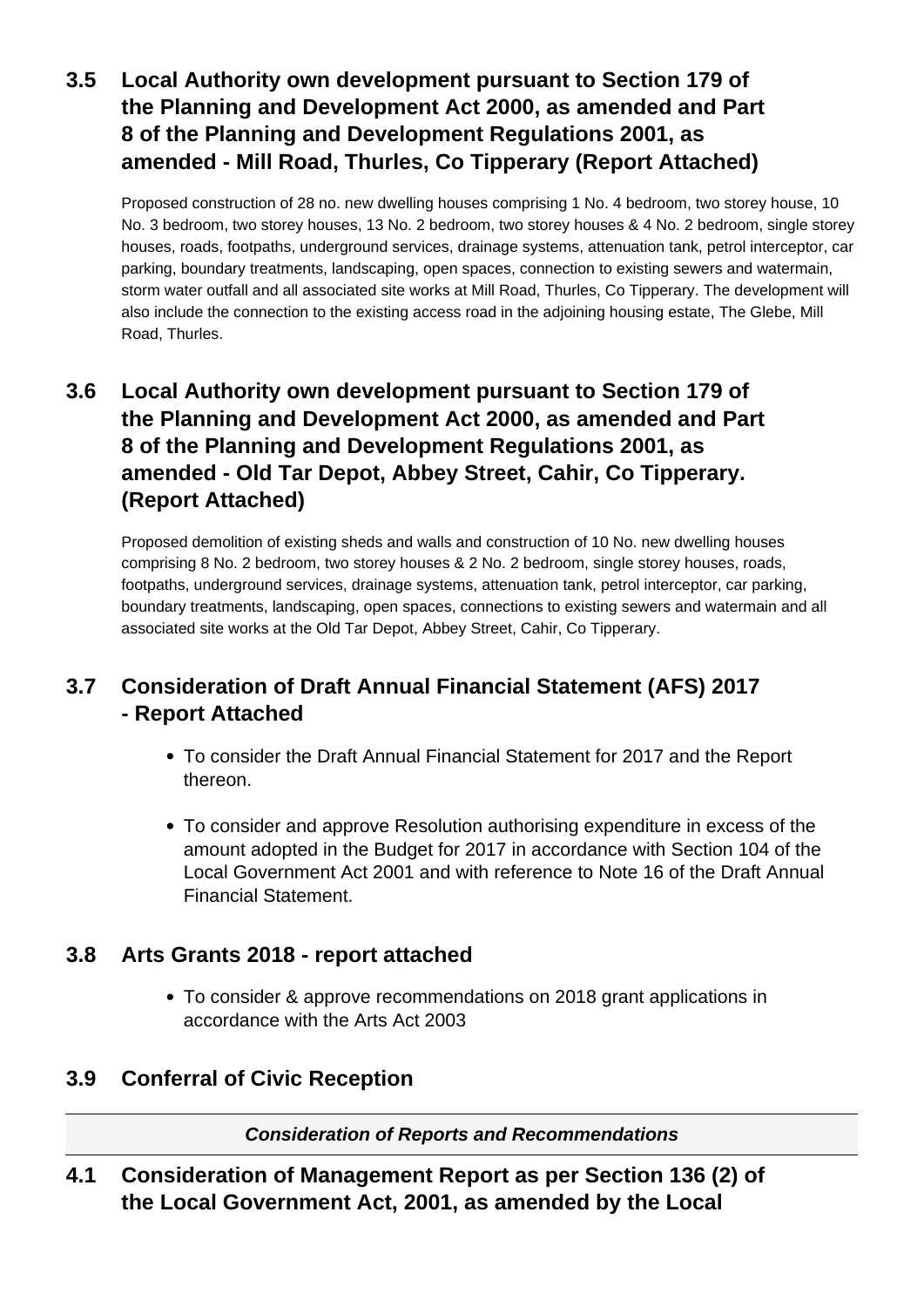## **Government Reform Act, 2014 - report attached**

- Roads, Transportation, Health & Safety
- Planning/Water Services
- Emergency Services and Management/Building Control, Library/Cultural Service and Shared Services.
- Finance, Motor Tax, Procurement and Information Technology.
- **4.2 To note Report on the Capital Programme 2018-2020 (Report incorporated as part of the Finance Management Report)**
- **4.3 Tipperary Roads Safety Strategy Report attached**
- **4.4 Tipperary Public Lighting Policy draft policy attached.**

**Corporate/Organisational Issues**

- **5.1 Agree date and venue for June Monthly Meeting**
- **5.2 Agree date for Annual Meeting**

**Chief Executive / Delegated Officers Orders**

## **6.1 Consideration of Orders for the period to the 30th April, 2018**

**Notices of Motion (Tipperary County Council Functions)**

## **7.1 Cllrs. M. Anglim; J. Hogan; Marie Murphy; M. Ryan; S. Ambrose (Ref 1341)**

With the welcome return this year of the very important and much needed Local Improvement Scheme and with the very big interest from the public shown in the amount of applications received, the amount of money received into each municipal area is very welcome. But really it is only a start and we call on Tipperary County Council to write to the Minister requesting further funding for 2018 for this very worthwhile scheme.

# **7.2 Cllr. Ml. Murphy (Ref 1342)**

That the Council would provide an update and completion date for the Clonmel to Carrick-on-Suir Greenway.

# **7.3 Cllr. Jim Ryan (Ref 1354)**

"As a result of the severe financial loss that businesses suffer due to the various ongoing roadworks within the major towns of the county, I am asking that Tipperary County Council would offer a Commercial Rates reduction in 2018 to those businesses that can prove a financial loss during these roadworks. I am also looking for assurances from this Council that in the future all adequate and proper advance notices and consultations will be given to both residents and business owners along routes that will have future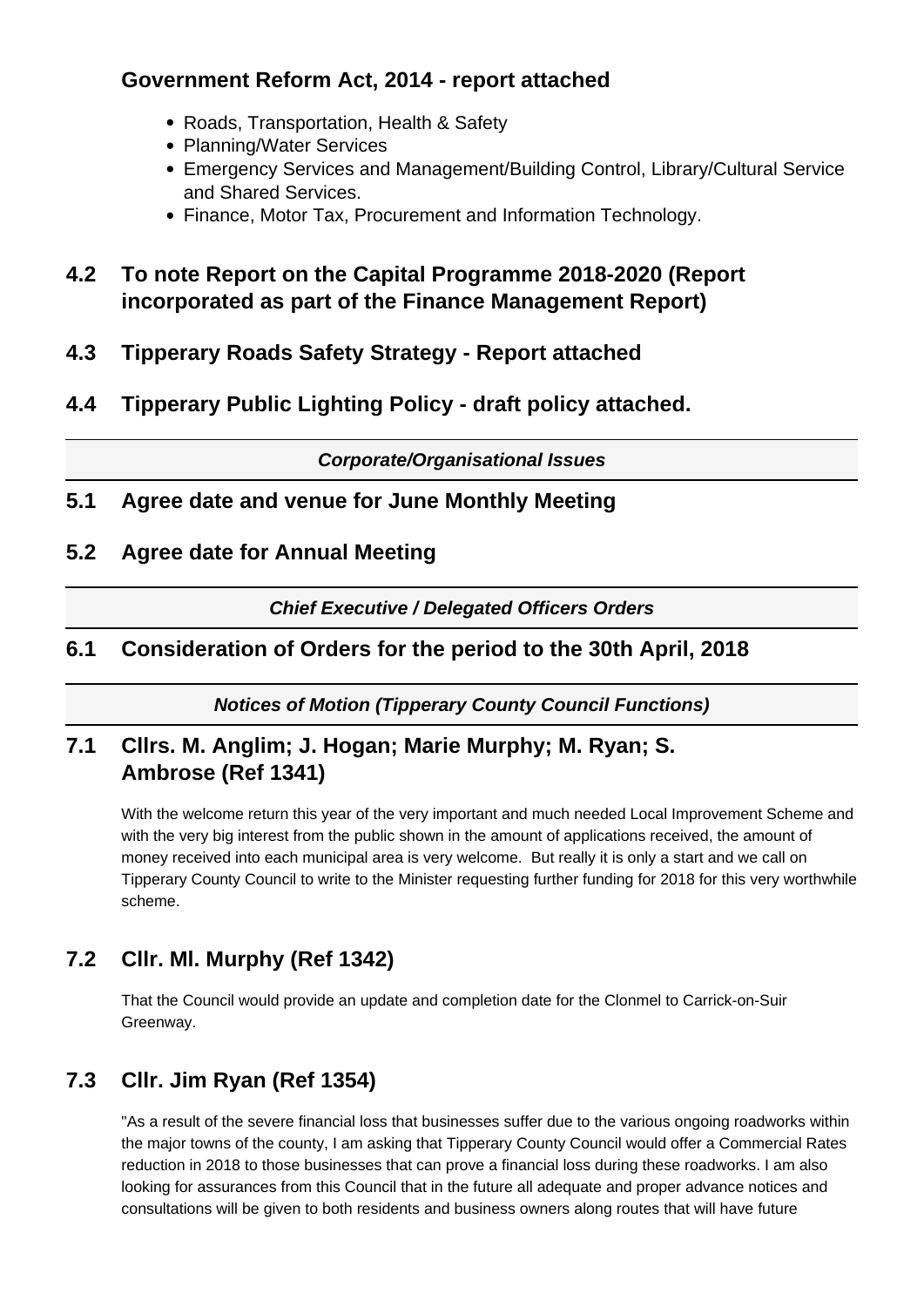#### **Notice of Motions ( Non-Tipperary County Council Functions)**

#### **8.1 Cllr. P. English (Ref 1307)**

"That Tipperary County Council request the Irish Government to hold a referendum or introduce legislation within a set time frame that affirms the right to housing for every citizen of the Irish State"

## **8.2 Cllr. D. Doran, Cllr. M. Ryan (Ref 1340)**

"We are calling on Tipperary County Council to formally request that this Government restore the Bereavement Grant".

#### **8.3 Cllr. S. Morris (Ref 1344)**

Noting that " Vast amounts of land and property , especially agricultural land , have been seized from Palestinians and transferred to the exclusive use of Israeli settlements , having a devastating effect on Palestinians way of life .

Through their control of the West Banks water resources , Israeli settlers (of which there are approximately 600,000) use six times more water than Palestinians living in the West Bank ( of which there are approximately 2.8 million) having a severe impact on the availability of water as a resource to Palestinian farmers. Israels ongoing building of settlements in the Palestinian West Bank is a war crime under international law and makes the establishment of a viable Palestinian state impossible. Goods and services currently produced in Israeli settlements , including agricultural produce grown and harvested on stolen Palestinian land are freely available in Ireland .

The Seanad will shortly consider the Control of Economic Activity ( Occupied Territories) bill 2018 introduced by Senator Frances Black which would prevent such goods and services being sold in Ireland . Tipperary County Council urges Senators to support the control of Economic Activity ( Occupied Territories ) Bill 2018.

# **8.4 Cllr. P. English (Ref 1348)**

That Tipperary County Council request the Minister of State at the Department of Health, Jim Daly to reinstate psychiatric units to serve both North and South Tipperary. The decision to close St. Michaels Psychiatric Unit in Clonmel was a serious mistake and should be reversed as the existing service for psychiatric patients is not fit for purpose.

## **8.5 Cllrs. R. Kennedy, S. Ambrose, I Goldsboro, S. Hanafin, K. Bourke, M. Anglim, J. Carroll, S. Ryan, M. Smith, J. Hogan (Ref 1352)**

That this Council request the HSE to reopen extra Mental Health facilities in County Tipperary.

#### **Correspondence**

#### **9.1 Reply dated 3rd April from Minister Shane Ross re NOM 1241**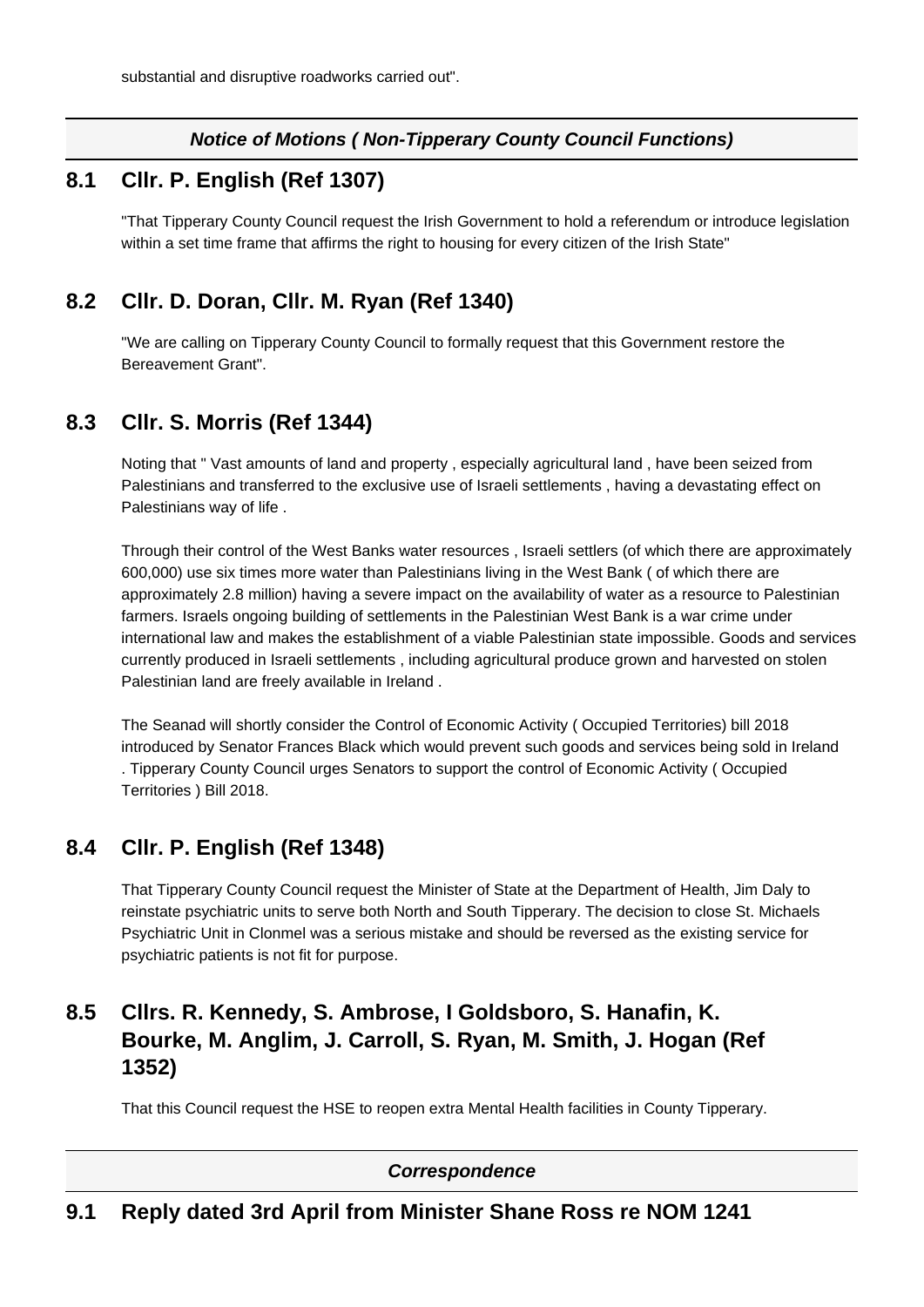National Promotion Campaign - dangers of roadside trees

### **9.2 Reply dated 4th April from Minister Shane Ross re NOM 865**

Lakelands Brand

## **9.3 Reply dated 9th April from Transport Infrastructure Ireland re NOM 1241**

National Promotion Campaign - dangers of roadside trees

#### **9.4 Reply dated 16th April from Minister Simon Harris re NOM 1292**

Versatis Pain Relief Patches

#### **Resolutions from Other Local Authorities**

#### **10.1 Leitrim County Council**

That Leitrim County Council write to the Department of Agriculture, Food and the Marine to protest against the Department's dictatorial actions, per the National Parks and Wildlife Service and other agencies, in designating large areas of our county as SAC's, NHAs etc. The scientific basis for such designations has not been explained to the people of County Leitrim and neighbouring counties and such designations are proving to be detrimental and limiting for the incomes and the livelihoods of people in such areas. I request that this motion be forwarded to other Local Authorities seeking their support.

# **10.2 Donegal County Council**

That this Council call on the Government to review the way Community Employment Schemes are being negatively affected by changes introduced over the last few years.

# **10.3 Carlow County Council**

That we, the Members of Carlow County Council are asking the Minister for Agriculture to consider payment of €200/hd for suckler cows.

# **10.4 Kerry County Council**

Kerry County Council calls on the Minister for Health, Deputy Simon Harris to request the HSE to review the decision to restrict the use of Versatis pain relief patches to patients in chronic pain outside those experiencing post herpatic neuralgia, and to revert to the Pre December status while this review is being undertaken.

**Votes of Sympathy / Congratulations**

#### **11.1 Expressions of votes of sympathy/congratulations**